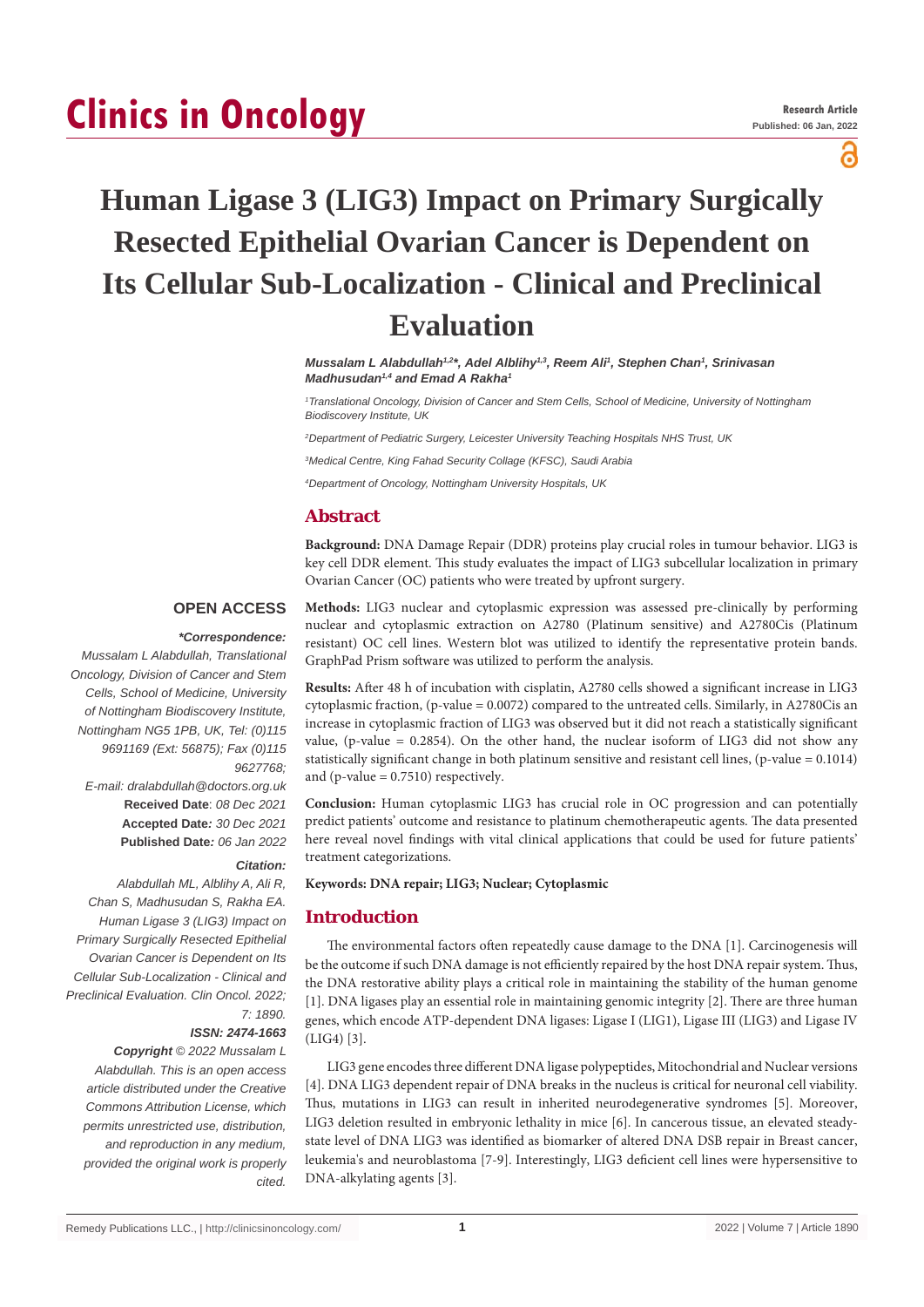UK)

Sigma Aldrich (Gillingha,

| <b>Oupplementary Table 1.</b> Ovalian cancer cell lines used for linital testing, including growth medium, turnor/cell type and source or purchase. |                  |                                                                                                                |                       |                  |                                      |                                 |
|-----------------------------------------------------------------------------------------------------------------------------------------------------|------------------|----------------------------------------------------------------------------------------------------------------|-----------------------|------------------|--------------------------------------|---------------------------------|
|                                                                                                                                                     | <b>Cell Line</b> | Growth Media                                                                                                   | <b>Primary Tumour</b> | <b>Cell Type</b> | <b>Properties</b>                    | Purchased                       |
|                                                                                                                                                     | A2780            | RPMI (Thermofisher Scientific) - 10% FBS (F4135, Merck,<br>UK), 1% Penicillin-Streptomycin (P4333, Merck, UK). | Carcinoma             |                  | Ovarian Cancer   Cisplatin Sensitive | Sigma Aldrich (Gillingha,<br>UK |

RPMI (Thermofisher Scientific) - 10% FBS (F4135, Merck, Carcinoma<br>UK), 1% Penicillin-Streptomycin (P4333, Merck, UK).

**Supplementary Table 1:** Ovarian cancer cell lines used for initial testing, including growth medium, tumor/cell type and source of purchase.

We hypothesized that Human LIG3 is an important signaling transduction molecule that has diverse function in different cancerous organs. Previously we have shown that LIG3 clinical influence on primary Ovarian Cancer (OC) is dependent on its cellular sublocalization [10]. The aim of this study is to identify if this difference is still evident in preclinically.

**A2780cis** RPMI (Thermofisher Scientific) - 10% FBS (F4135, Merck,

## **Methods**

### **Compounds and antibodies**

LIG3 antibody was purchased from Sigma-Aldrich (HPA006723). Cisplatin solution (1 mg/ml) was obtained from the Department of Pharmacy, Nottingham University Hospitals, Nottingham, UK.

### **Sub culturing cell lines**

A2780, platinum sensitive (human ovarian carcinoma, isolated from primary tumors of untreated patient) and A2780Cis, Cisplatinresistant (cell line developed by continuous exposure of A2780 to cisplatin doses) were utilized for the experiments. Both cell lines were obtained from the American Type Culture Collection; ATCC, Manassas, USA. Both were grown using 1% penicillin/streptomycin +10% Fetal Bovine Serum (FBS) RPMI (1640) at 37ºC with 5% CO<sub>2</sub>/95% air, Supplementary Table 1. Authentication of cell lines were done by ATCC Company using Promega's PowerPlex<sup>®</sup> 17 Short Tandem Repeat (STR) systems to ascertain there was no crosscontamination or misidentification of cell lines. Mycoplasma test was routinely performed almost every six months using MycoProbe Mycoplasma Detection Kit (R&D systems; Abingdon, UK). Cell lines were used up to 16 passages.

To trypsinise cells, each cell line was separately handled under sterile conditions with its own reagents. First, cell media was removed by pipetting, and then cells washed by PBS (without Mg2+ and Ca2+). Subsequently, 0.5 mg/ml trypsin- EDTA (Sigma Aldrich, UK) was added to disrupt cell monolayers. Then, all cells were incubated for 3 min to 5 min at 37ºC; medium was then, added to the flask 4:1 in order to deactivate trypsin. Centrifuge at 1,000 rpm for 5 min for cells was the next step. Followed by, cell pellet was re-suspended in fresh media, which was then mixed well and placed into a new flask.

#### **Western blotting**

Cells were lysed in RIPA buffer (Sigma Aldrich) complemented with protease inhibitor (Sigma) and phosphatase inhibitor cocktail 1 and 2 (Sigma). Protein quantification was performed using BCA colorimetric kit (Thermofisher, UK). Samples were run on SDS-PAGE gel (4% to 12%) bis-tris. Membranes were incubated with anti LIG3, anti-GADPH and anti-YY1 for 1 h room temperature. Membranes were then labeled with infrared dye labeled secondary antibodies (Li-cor) [IRDye 800CW Donkey Anti-Rabbit IgG (H+L) and IRDye 680CW Donkey Anti-Mouse IgG (H+L)] for 1 h at room temperature. Protein detection and quantification was determined by scanning the membranes on Licor-Odyssey's Scanner (Licor, Biosciences) at the predefined intensity fluorescence. For bands quantifications, the Image Studio Lite software (ver 3.1) (Li-Core, USA) was used. Western blot was performed in three independent settings. Differences between samples were calculated using student t-test. Graphs and statistical analysis were performed using GraphPad Prism software version 7.A p value of less than 0.05 was identified as statistically significant.

#### **Nuclear and cytoplasmic extraction**

Cells from both A2780 and A2780Cis cell lines were seeded in T25 flasks overnight. Cisplatin of 5 μM was then added to the cells and incubated for 24 h and 48 h. Then, cells were collected by trypsinization, centrifuged at 1,000 rpm for 5 min at room temperature. The cells were then transferred to 1.5 ml Eppendorf tubes. Thermo Scientific NE-PER Nuclear and Cytoplasmic Extraction Kit was utilized for separation of nuclear and cytoplasmic fractions and according to the manufacturer's instructions (78833, Thermo Fisher; UK). The cells were washed with cold PBS leaving the cell pellet as dry as possible, after the PBS was carefully discarded. The cells were then incubated with 200 μl of Cytoplasmic Extraction Reagent (CER) I and vigorously vortex the tubes for 15 sec, then incubated on ice for 10 min. 11 μl of cold-CER II was added to the tubes and the cells were vortexed vigorously for 5 sec and incubated on ice for 1 min. After that, the cells were vortexed for another 5 sec and centrifuged at maximum speed in a microcentrifuge for 5 min. The supernatants were immediately transferred to clean Eppendorf tubes and placed on ice. The nuclei in the cell pallet were incubated with 100 μl cold-Nuclear Extraction Reagent (NER), vortexed for 15 sec and placed on ice. The cell pallet vortexed for 15 sec every 10 min for a total of 40 min. The pellets were then centrifuged at a maximum speed in a microcentrifuge for 10 min. The nuclear extracts were immediately transferred to clean tubes and placed on ice. Extracts were quantified using BCA protein quantification kit, and protein levels were checked by utilizing western blot technique. Nuclear and cytoplasmic extracts were blotted against YY1 as a nuclear marker and GAPDH as a cytoplasmic abundant marker in order to verify the purity of the extractions. Proteins in the nuclear extractions were normalized to YY1 levels. Protein levels in cytoplasmic extracts were normalized to GAPDH. This study was carried out in accordance with the declaration of The Helsinki and ethical approval, which was obtained from the Nottingham Research Ethics Committee (REC Approval Number 06/Q240/153).

## **Results**

LIG3 levels were evaluated in nuclear and cytoplasmic extracts from platinum sensitive and resistant OC cell lines, A2780 and A2780Cis respectively before and after 48 h of cisplatin treatment. Although after 24 h we haven't noted a significant difference in LIG3 level, at 48 h, in platinum sensitive cell lines, it revealed a significant increase in the cytoplasmic fraction of LIG3, (p-value = 0.0072) compared with the untreated cells. Similarly, an increase in nuclear fraction of LIG3 was observed but it did not reach a statistically significant value, (p-value =  $0.1014$ ) (Figure 1A, 1B). On the other hand, in A2780Cis cells both cytoplasmic and nuclear levels of LIG3 showed no significant changes after cisplatin treatment, (p-value = 0.2854) and  $(p-value = 0.7510)$  respectively (Figure 2A, 2B).

## **Discussion**

Normal cellular metabolic processes in mammals can result in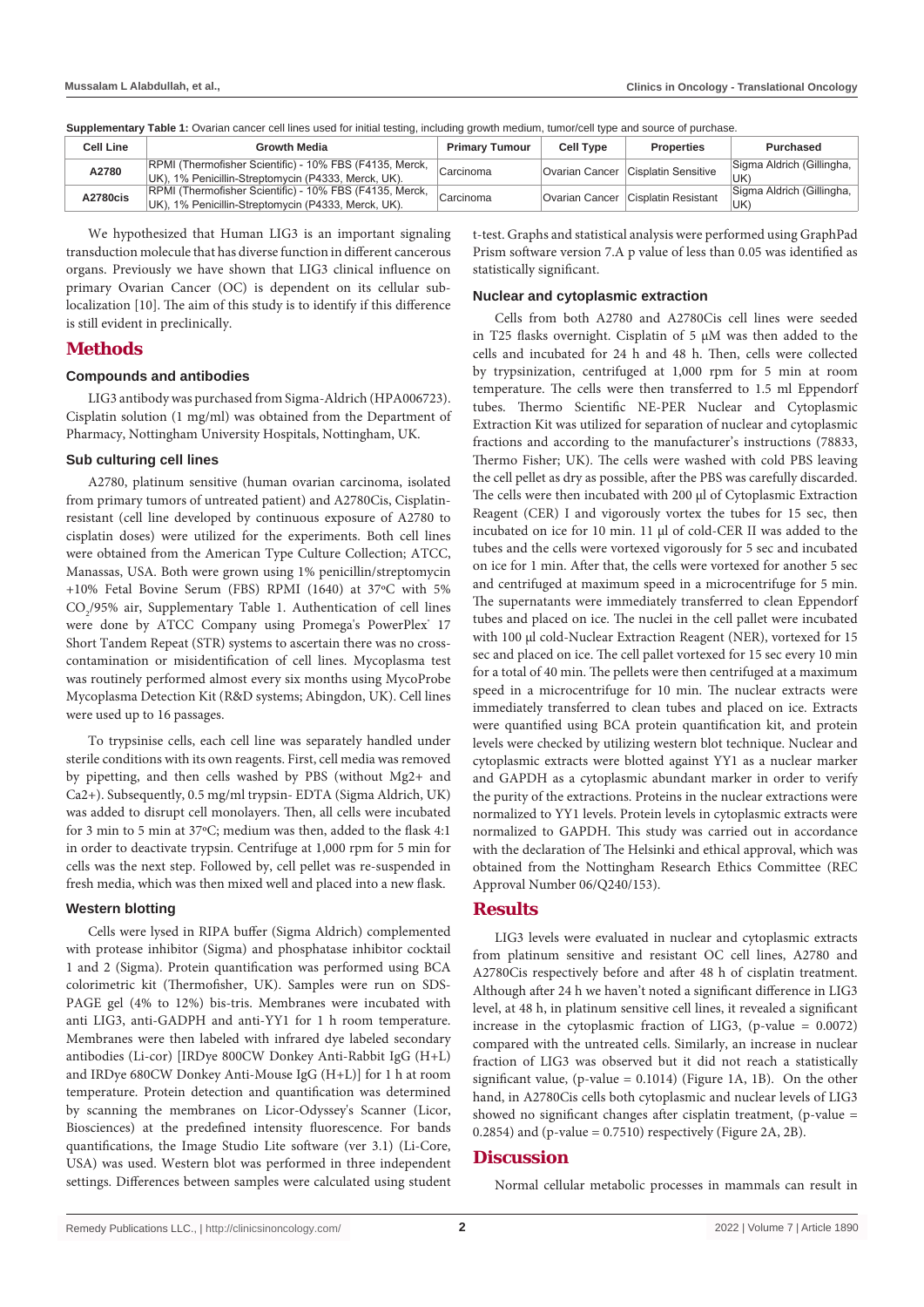

Figure 1: A) Representative Immunoblots of nuclear and cytoplasmic levels of LIG3 in A2780 ovarian cancer cells, B) Quantification of cytoplasmic and nuclear levels of LIG3 after adjustment with the loading control. GAPDH was used as a loading control for the cytoplasmic fractions and YY1 as a loading control to the nuclear fractions.



nuclear fractions.

byproducts with potential cellular toxicity [11]. These can result in the production DNA damage which [12,13]; if left unrepaired, can cause cell death. However, if this DNA damage is miss-repaired, it can lead to genomic instability and in turn facilitate cancer development or progression [14,15]. The three human ligases, LIG1, LIG3 and LIG4 have critical roles in maintaining the genomic integrity [16]. They are involved in DNA replication; genetic recombination and DNA repair [3,17,18]. LIG3 is a biomarker of altered DNA Damage Repair (DDR). Compared with the other human ligases, LIG3 has the most robust intermolecular DNA joining activity [19]. Despite the major role of DNA LIG3 in rapidly proliferating cells, we are the first to report that LIG3 overexpression influence on primary OC is different as per its cellular sub-localization. We provided evidence that LIG3 cytoplasmic protein expression has the main clinical impact on primary OC patients.

Interestingly, high levels of LIG3 protein have been identified in different cancerous tissues, when compared with non-tumour specimens [7,8]. LIG3 gene encodes three distinct DNA ligase polypeptides: Nuclear LIG3α, mitochondrial LIG3α and a germ cellspecific LIG3β [20]. Although elevated level DNA LIG3β has been measured in testes, its mRNA has not been detected in the ovaries [21].

In our previous study, we have identified LIG3 as one of the differentially expressed proteins that showed high association with the cases' clinicopathological characteristics, platinum sensitivity and patients' prognosis [10]. Our results indicated a significant difference in the prognostic impact between the cytoplasmic and nuclear

isoforms LIG3 protein in invasive OC patients. The cytoplasmic LIG3 expression showed pivotal impact on OC patients. Its high expression was inversely correlated with reduced tumour stage, lower tumour grade, less residual tumor following surgery, improved platinum sensitivity and outcome. Importantly, in multivariate analysis, cytoplasmic expression of LIG3 was an independent poor prognostic factor [10]. On the other hand, the nuclear LIG3 positive expression did not show a reliable prognostic relevance not just in univariate but also in multivariate analysis [10]. Importantly, in this study when we added cisplatin to OC cell lines, we observed a significant increase in the cytoplasmic fraction of LIG3 in platinum sensitive cell line, when compared to its nuclear samples. Similarly, in A2780Cis, cytoplasmic LIG3 showed increase in its levels, but it did not reach the statistical significance. This providing further preclinical evidence to the importance of cytoplasmic LIG3 in modulating platinum sensitivity in OC patients.

Interest in the underlying mechanisms regarding the role LIG3 cytoplasmic and nuclear subcellular localization in cancer progression is ongoing. A study on patients with Alzheimer's disease concluded that LIG3 deficiency in mitochondria can result in mitochondrial malfunction [22,23]. Moreover, Caldecott et al. [12] stated that the nuclear localization of LIG3 is dependent upon complex formation with XRCC1, a partner protein that has a nuclear localization signal [24]. Recently, it was reported that four isoforms of LIG3, which are produced by alternative splicing and alternative initiation, were identified. They were recognized in both the nucleus and cytoplasm mitochondria of the cells. Its mitochondrial isoform functions in